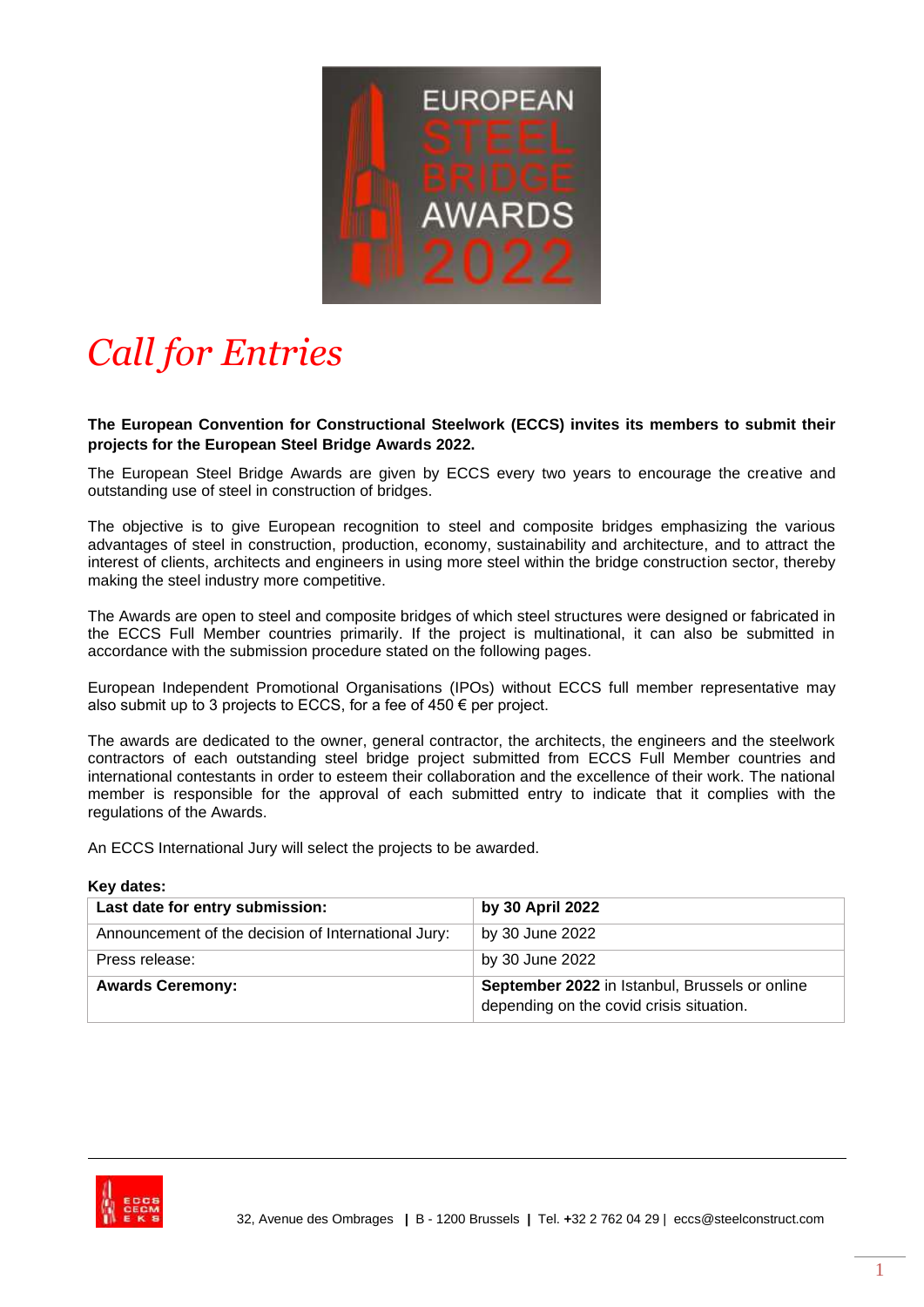# *Regulations*

### **1. Operation of the awards**

The Awards are open to steel and composite bridges of which steel structures were designed or fabricated in the ECCS Full Member countries. If the project is multinational, it can also be submitted in accordance with the submission procedure stated on the following paragraphs.

Steel bridge projects located outside the member country are eligible, if they have been designed or fabricated by a member of an ECCS Full Member.

In cases where the partners of the project (project owner, general contractor, architectural firm, structural engineering firm and fabricators) are from different countries:

- ➢ If some partners are from an ECCS Full Member country and others are from nonmember country, the Full Member may apply.
- ➢ If they are from different ECCS Full Member countries:
	- o The Full Members may submit the entry together;
	- o One of Full Members may submit in coordination with the others;
	- o Should it be disagreed, the fabricator of the project will select the submitting Full Member.

The construction must have been completed and be ready for use **between June 2018 and May 2022**. Previous entries are not eligible.

## **2. Jury and Evaluation**

The Jury consists of the following seven members:

- Representative of the hosting member,
- Veronique DEHAN, ECCS Secretary General
- Dennis RADEMACHER, Chairman of the ECCS Bridge Committee
- Annamarie HAGOORT, Chairwoman of the ECCS Architectural Awards Committee
- Bernhard HAUKE, Chairman of the ECCS Promotion Management Board
- Architect from hosting nation
- Engineer from hosting nation
- **·** International representative
- **·** International representative

The chair of the jury is elected by its members.

The Jury selects award winners after assessing all entrants against the following criteria:

- To have an international recognised standard.
- To be of outstanding quality in its architecture, structure and construction.
- To interest clients, architects and engineers in using more steel within the entire steel construction sector, thereby making the steel industry competitive.
- To emphasize the advantages of steel in construction, production, economy and architecture.
- To adhere to the principles of sustainability and quality of the steel bridges.
- To disseminate the knowledge of steel and its many-sides uses and to draw attention to its development.
- To improve the image of steel.

#### **3. Responsibilities of ECCS Full Members**

ECCS Full Members are asked to:

- Call for entries from their national / member participants according to the ECCS criteria.
- Approve the entries that comply with the regulations of the Awards.
- Communicate the submitted entries and the CTA (Copyright Transfer Agreement) to ECCS (only via email or www.wetransfer.com).
- Invite nominated teams to the European Steel Bridge Awards Ceremony.
- Disseminate promotional publications and press-releases on a national level (linking to the ECCS website).